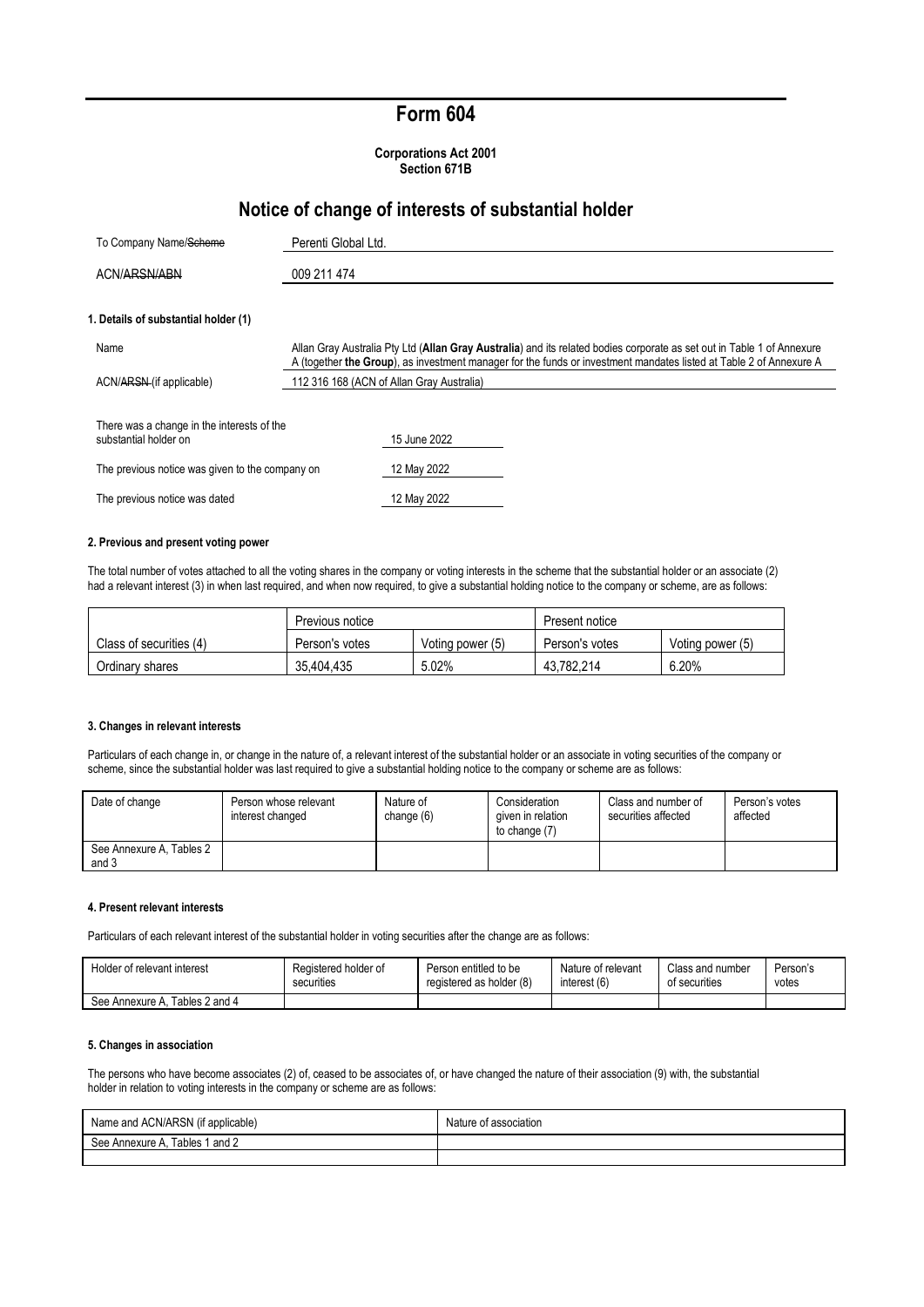### **6. Addresses**

The addresses of persons named in this form are as follows:

| Name      | Address                                                                                                                         |
|-----------|---------------------------------------------------------------------------------------------------------------------------------|
| The Group | <b>NSW 2000</b><br>Level 2 Challis H<br><sup>1</sup> Martin Place :<br>انـ⁄ـ Allan<br>House<br>, Svdnev<br>Australia.<br>, Grav |

### **Signature**

| print name | Elizabeth Lee | Company Secretary  |
|------------|---------------|--------------------|
| sign here  |               | Date: 17 June 2022 |

#### **DIRECTIONS**

- (1) If there are a number of substantial holders with similar or related relevant interests (eg a corporation and its related corporations, or the manager and trustee of an equity trust), the names could be included in an annexure to the form. If the relevant interests of a group of persons are essentially similar, they may be referred to throughout the form as a specifically named group if the membership of each group, with the names and addresses of members is clearly set out in paragraph 6 of the form.
- (2) See the definition of "associate" in section 9 of the Corporations Act 2001.
- (3) See the definition of "relevant interest" in sections 608 and 671B(7) of the Corporations Act 2001.
- (4) The voting shares of a company constitute one class unless divided into separate classes.
- (5) The person's votes divided by the total votes in the body corporate or scheme multiplied by 100.
- (6) Include details of:
	- (a) any relevant agreement or other circumstances because of which the change in relevant interest occurred. If subsection 671B(4) applies, a copy of any document setting out the terms of any relevant agreement, and a statement by the person giving full and accurate details of any contract, scheme or arrangement, must accompany this form, together with a written statement certifying this contract, scheme or arrangement; and
	- (b) any qualification of the power of a person to exercise, control the exercise of, or influence the exercise of, the voting powers or disposal of the securities to which the relevant interest relates (indicating clearly the particular securities to which the qualification applies).

See the definition of "relevant agreement" in section 9 of the Corporations Act 2001.

- (7) Details of the consideration must include any and all benefits, money and other, that any person from whom a relevant interest was acquired has, or may, become entitled to receive in relation to that acquisition. Details must be included even if the benefit is conditional on the happening or not of a contingency. Details must be included of any benefit paid on behalf of the substantial holder or its associate in relation to the acquisitions, even if they are not paid directly to the person from whom the relevant interest was acquired.
- (8) If the substantial holder is unable to determine the identity of the person (eg if the relevant interest arises because of an option) write "unknown".
- (9) Give details, if appropriate, of the present association and any change in that association since the last substantial holding notice.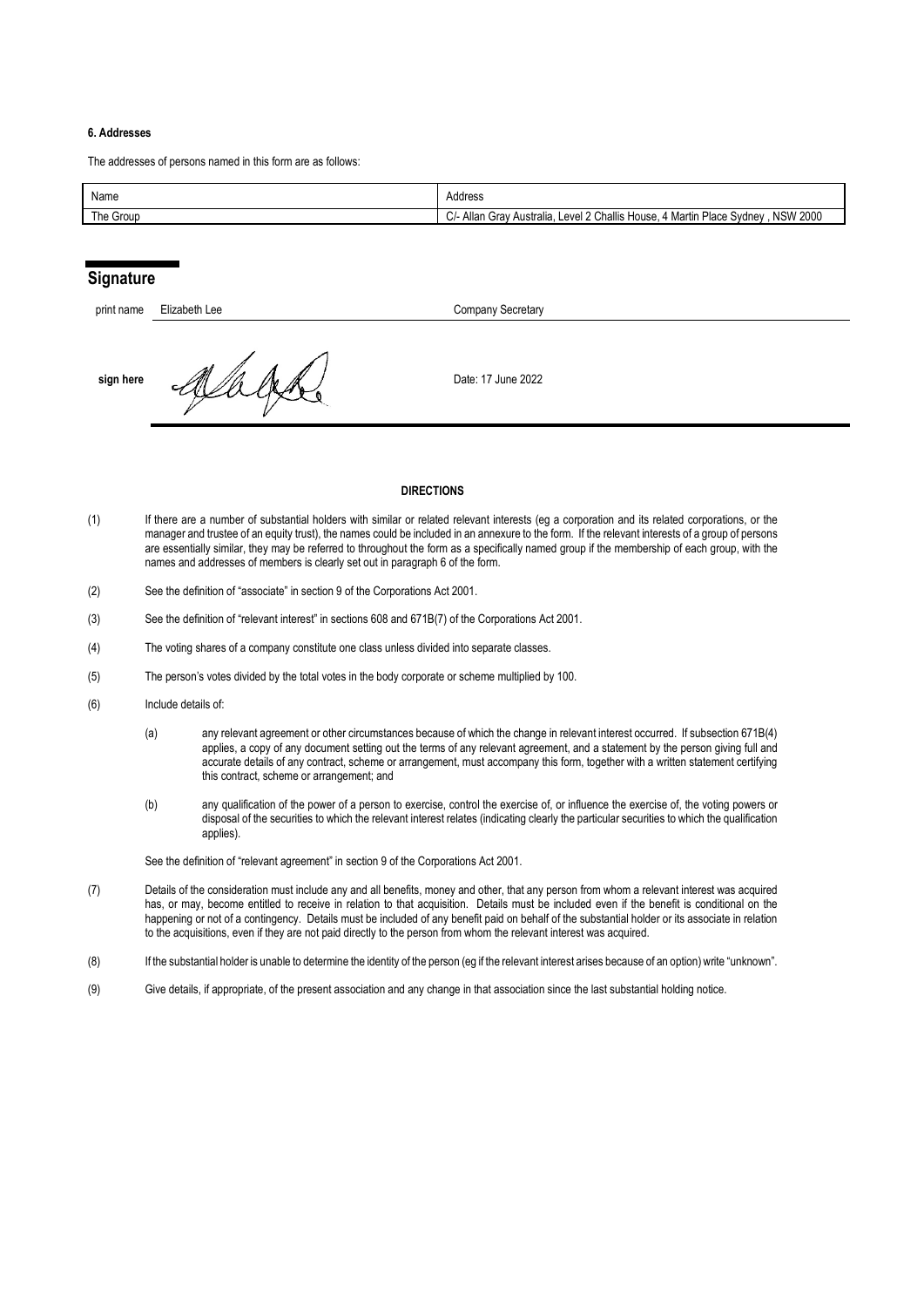### **Perenti Global Ltd.**  THIS IS ANNEXURE A OF 2 PAGES REFERRED TO IN THE ABOVE FORM 604

| Print name | Elizabeth Lee | <b>Company Secretary</b> |
|------------|---------------|--------------------------|
| Sign here  | M<br>₩        | Date: 17 June 2022       |

### **Table 1 – Related bodies corporate**

The following entities are associates of Allan Gray Australia Pty Ltd (AGA) and each other by virtue of being related bodies corporate. Orbis Allan Gray Limited Corbis Mansfield Street Properties Ltd<br>Orbis Holdings Limited Corbis Investment Management (BVI) Orbis Investment Management (BVI) Limited (OIMLBVI)<br>Orbis Investment Advisory Pty Limited Orbis Investment Management Limited (OIML) Orbis Investment Advisory Pty Crbis Asset Management Limited (OAML) Crbis Asset Management Limited (OAML) Orbis Asset Management Limited (OAML)<br>Orbis Administration Limited Orbis Administration Limited<br>Orbis Administration Limited Orbis Investment Management (Hong Kong) Limited<br>Orbis Investment Research Limited Orbis Client Services (Canada) Limited Orbis Client Services (Canada) Limited<br>Orbis Holdings (UK) Limited Orbis Investment Management (MIS) Limited<br>Triple Blue Holdings Limited Orbis Investment Management (Europe) LLP<br>Orbis Investment Management (Luxembourg) S.A Pictet Overseas Trust Corporation and Pictet Trustee Company SA Orbis Investment Management (Luxem Allan & Gill Gray Foundation (Guernsey) (S.A.C. EmCap Limited (Guernsey) (S.A.C. EmCap Limited (Guernsey) (S.A.C. EmCap Lim Allan & Gill Gray Foundation (Guernsey)

### **Table 2 - Funds**

An entity within the Group acts as investment manager for some or all of the assets in the following funds.

| <b>No</b>         | <b>Fund name</b>                                          | Registered holder / Persons entitled to be registered holder |
|-------------------|-----------------------------------------------------------|--------------------------------------------------------------|
| 1.                | Allan Gray Australia Equity Fund                          | Citibank N.A., Sydney Branch                                 |
| $\overline{2}$ .  | Allan Gray Australia Balanced Fund                        | Citibank N.A., Sydney Branch                                 |
| 3.                | Allan Gray Australia Stable Fund                          | Citibank N.A., Sydney Branch                                 |
| 4.                | AMP Capital Specialist Australian Share Fund              | BNP Paribas Fund Services Australasia Pty Ltd                |
| 5.                | Morningstar Australian Shares High Alpha Fund             | JP Morgan Chase Bank                                         |
| 6.                | Construction and Building Unions Superannuation Fund      | JP Morgan Chase Bank                                         |
| 7.                | <b>HESTA Superannuation Fund</b>                          | JP Morgan Chase Bank                                         |
| 8.                | Hostplus Pooled Superannuation Trust                      | Citibank N.A., Sydney Branch                                 |
| 9.                | Russell Investments Australian Opportunities Fund         | State Street Australia Ltd                                   |
| 10.               | MyLifeMyMoney Superannuation Fund                         | National Custodian Services                                  |
| 11.               | Non-Government Schools Superannuation Fund                | State Street Australia Ltd                                   |
| 12.               | <b>REST Superannuation Fund</b>                           | State Street Australia Ltd                                   |
| 13.               | Government Employees Superannuation Board                 | Northern Trust Corporation                                   |
| 14.               | Orbis Global Equity Fund (Australia Registered)           | Citibank N.A., Sydney Branch                                 |
| 15.               | Orbis Emerging Markets Equity Fund (Australia Registered) | Citibank N.A., Sydney Branch                                 |
| 16.               | Orbis Global Equity LE Fund (Australia Registered)        | Citibank N.A., Sydney Branch                                 |
| 17.               | Orbis Global Balanced Fund (Australia Registered)         | Citibank N.A., Sydney Branch                                 |
| 18.               | Orbis Global Equity Fund Limited                          | Citibank N.A., Sydney Branch                                 |
| 19.               | Orbis Optimal SA Fund Limited                             | Citibank N.A., Sydney Branch                                 |
| 20.               | Institutional Global Equity Fund                          | Citibank N.A., Sydney Branch                                 |
| 21.               | Orbis Optimal LP                                          | Citibank N.A., Sydney Branch                                 |
| 22.               | Orbis International Equity LP                             | Citibank N.A., Sydney Branch                                 |
| 23.               | Orbis Institutional Global Equity LP                      | Citibank N.A., Sydney Branch                                 |
| 24.               | Orbis Institutional International Equity LP               | Citibank N.A., Sydney Branch                                 |
| 25.               | Orbis Institutional U.S. Equity LP                        | Citibank N.A., Sydney Branch                                 |
| 26.               | Orbis Institutional Emerging Markets Equity LP            | Citibank N.A., Sydney Branch                                 |
| 27.               | Orbis SICAV - Global Equity Fund                          | Citibank N.A., Sydney Branch                                 |
| $\overline{28}$ . | Orbis SICAV - Emerging Markets Fund                       | Citibank N.A., Sydney Branch                                 |
| 29.               | Orbis SICAV - Global Balanced Fund                        | Citibank N.A., Sydney Branch                                 |
| 30.               | Orbis SICAV - International Equity                        | Citibank N.A., Sydney Branch                                 |
| $\overline{31}$ . | Orbis OEIC Global Equity Fund                             | Citibank N.A., Sydney Branch                                 |
| 32.               | Orbis Institutional Global Equity (OFO)                   | Citibank N.A., Sydney Branch                                 |
| 33.               | <b>OEIC Global Balanced Fund</b>                          | Citibank N.A., Sydney Branch                                 |
| 34.               | <b>OEIC Global Cautious Fund</b>                          | Citibank N.A., Sydney Branch                                 |